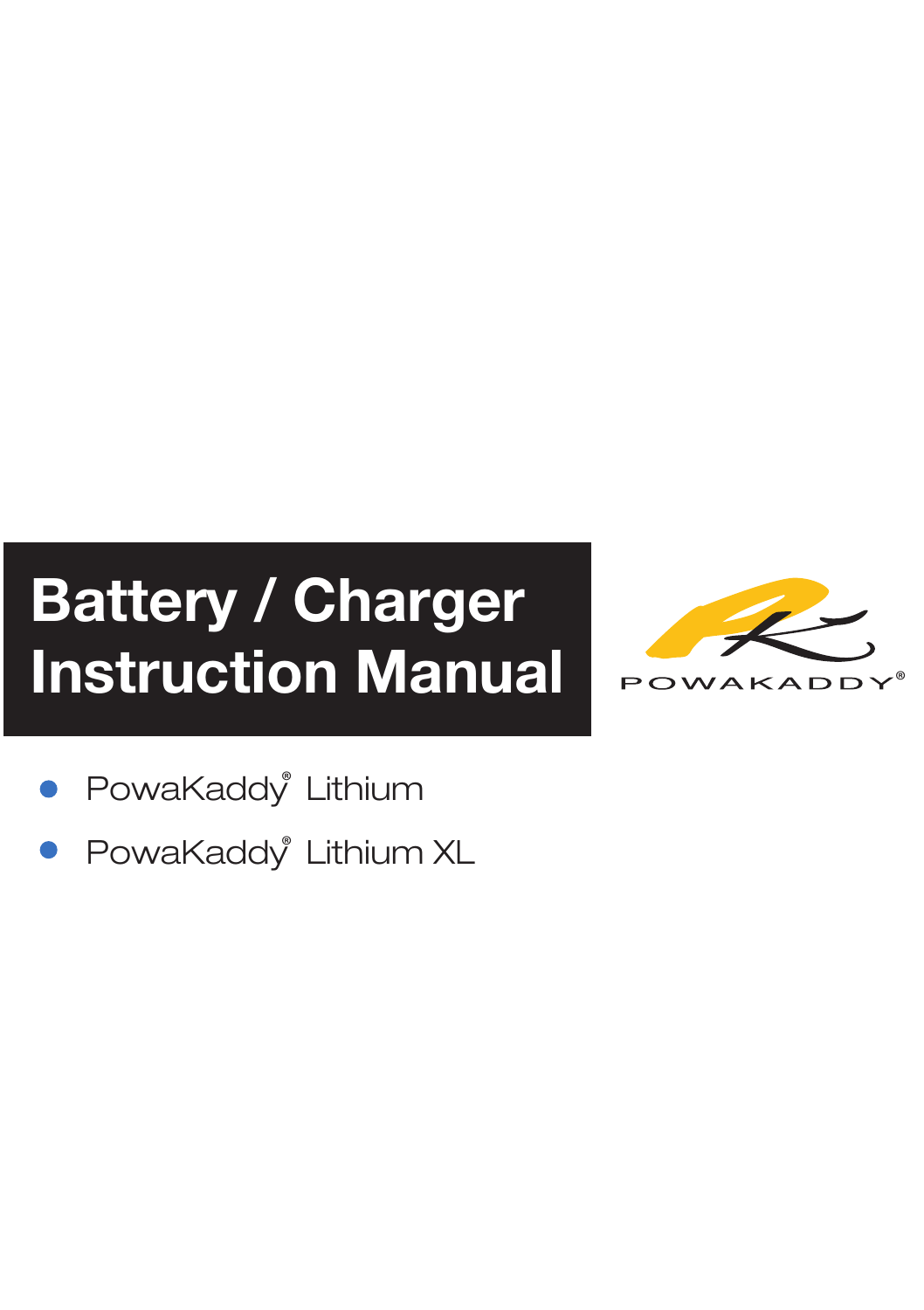

PowaKaddy supply two types of PowaKaddy® Lithium battery:



\*In normal conditions the Lithium XL battery will do 36 holes when used on a PowaKaddy trolley. Conditions such as long or exceptionally hilly courses, wet ground conditions and excessively heavy golf bags may reduce the range of the battery. Always fully recharge this battery regardless of the number of holes played.

WARNING: Only use a compatible PowaKaddy Universal Charger with 3 pin output (yellow, red and black) as shown below. This charger is specially designed to provide the optimum charging cycle for your battery.

## Please read the following instructions to maximise the life of your battery:

- The PowaKaddy $^\circledast$  battery must only be charged through the charging socket on the side of the battery as shown on the next page.
- Never use the output terminals to charge your battery, as this will not charge the battery correctly.
- Do not use the inter-connect cable to charge the battery.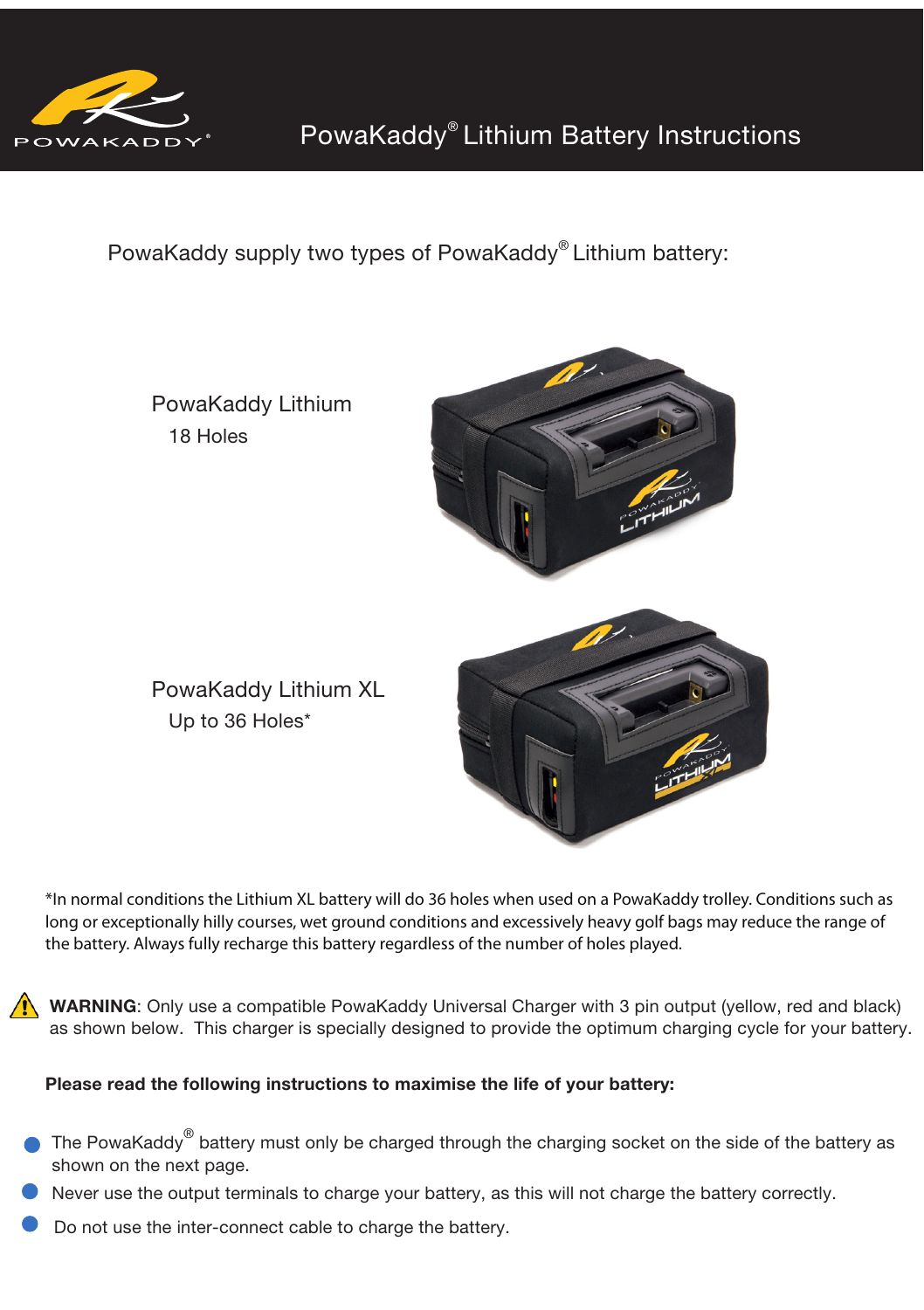

## Important Safety Information about Batteries & Chargers  $\bigwedge$

- Never submerge the battery in water.
- Never leave the battery in the trolley when cleaning the frame.
- If you suspect your lithium battery has water inside do not use or attempt to recharge.
- Never use the charger or battery if the leads, contacts or casings are damaged.
- Dropping the battery may damage the cells or circuit components inside.
- A LITHIUM BATTERY THAT HAS BEEN SUBMERGED IN WATER OR SUSTAINED DAMAGE IS A FIRE HAZARD. DO NOT USE THE BATTERY . Place outdoors in a non-combustible container well away from flammable materials. DO NOT RECHARGE THE BATTERY. recommend disposing safely at your local recycling centre. If you consult a Service Agent, you must explain what has happened. We
- Avoid charging your battery in temperatures below 0 ˚C or exposing the battery to temperatures below -5 ˚C or above 40 ˚C.
- Always place the charger on a hard, flat heat resistant surface. Do not wrap or cover as the charger generates heat during use.
- Never expose the charger to rain, moisture or damp. If you suspect any of these have occurred then do not use the charger.
- Only charge your battery using the compatible PowaKaddy charger provided with your battery.
- Never discharge your battery other than in normal use on the trolley.
- Always check with your airline before attempting to transport batteries by air.